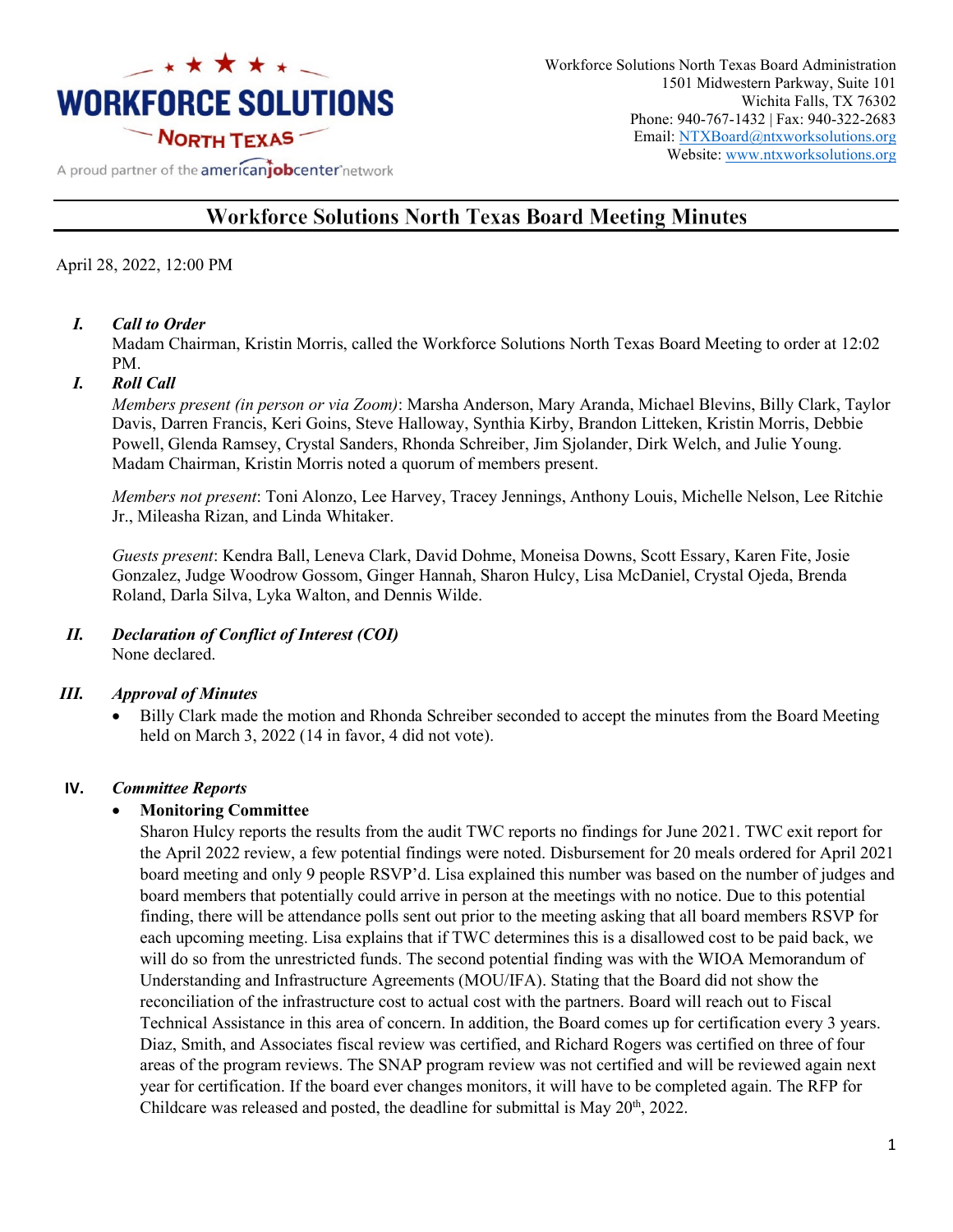# • **Youth Advisory Committee Update**

Brenda Roland reports the Youth Advisory group met that morning, chaired by Mr. Clark. They discussed two programs they are collaborating with:

- Year-Round Paid Work Experience and Vocational Rehab are working together to provide work for students ages 14 to 22 years old; up to 12 weeks; and up to 20 hours. They currently have 7 youth in the program in which two of those youth have been in the program for over a year.
- Summer Earn and Learn program will run from June  $13<sup>th</sup> 29<sup>th</sup>$ . The orientation will be June  $6<sup>th</sup> 7<sup>th</sup>$ as of current there are 11 enrolled in the program.
- **Executive Director Report** *–* Lisa McDaniel updated the Board on the following:
	- *Grant Spending Report –* Mrs. McDaniel discussed a few items on the grant report, she explained we will be receiving new WIOA money in July (amount unknown). Lisa McDaniel requested an extension on the Home Grant funds due to the remaining unspent funds. This Home Grant will help rural businesses with building websites to help them have a virtual footprint in their communities. Lisa's request was extended to October to finish that grant out so we will completely expend those funds.
	- *VR Co-location Update* Lisa McDaniel met with the architect on March 22<sup>nd</sup> and approved the colors for the flooring and paint for the Workforce Center. Lisa also had a walk-through with Debbie Powell and the regional director of VR and made minor adjustments. The subcontractors had to have their bids turned in on April 19<sup>th</sup>. Mrs. McDaniel checked to see how they are with the timeline because they thought that they might be able to begin on May 2nd if the building owner gave the approval to start. Lisa explains they have experienced some budget overruns due to the volatility of the market right now. So, they are working with their subcontractors, trying to get those prices down. based on the shortage of labor and materials. They may not be able to start next week, however, the architect assured Lisa they will finish within the timeline of October 1st.
	- *Big Blue Update* Lisa McDaniel reported there is nothing new on the Big Blue lawsuit, we are waiting on the appellate court to rule their final decision.
	- *Annual Report* Mrs. McDaniel praised Kendra Ball and Lyka Walton for their hard work on the annual report 2022.
	- *BSA Project* Lisa McDaniel shared the equipment, and the desk aids are going out to all rural libraries. Karen added the libraries are very excited to be able to assist job seekers. Lisa explained this grant was won in December.

*Workforce Solutions Workforce Center* – Crystal Ojeda reports her team has been busy, they have had over seven hiring events. The largest events were the Ring in the Spring Job Fair, on March 22, partnered with Region 9 ESC 37 Employers. The other events happening in the community: Tower Extrusions, February 18, 11 job seekers (3 veterans); Texas Department of Criminal Justice, February 22, 1 job seeker; North Texas State Hospital, March 9, 30 job seekers (4 veterans); 106 Job Seekers (10 Veterans); Graham Community Job Fair, April 6, North Central Texas College 14 Employers, 13 Job Seekers; Tower Extrusions, April 6, 4 job seekers; City of Wichita Falls, April 12-14, 44 Job Seekers. Lanell Louton retired from AARP after 24 years of service. Janie Valverde retired from the Vernon office after 18 years of service. Crystal shares this month's success story for Ashley Gutshall was laid off from her job in production and needed a career to support her two children. Ashley obtained her LVN license in December 2021. Mrs. Ojeda shared that the positive feedback for February and March was 92.41%.

**A.** *Workforce Solutions Child Care* – Leneva Clark reports TWC has approved an additional \$1 billion for the Child Care Relief Fund to help centers stabilize, grow, and rebuild. Service Industry Recovery (SIR) funding closed on March 31<sup>st</sup>, and we received a total of 75 Applications. Out of those 75 applicants, we were able to determine 29 applicants eligible and placed 38 children in care for a year without cost. Due to excess funding from the SIR initiative, TWC has recalculated the target numbers for each board area for the remainder of the contract year. The